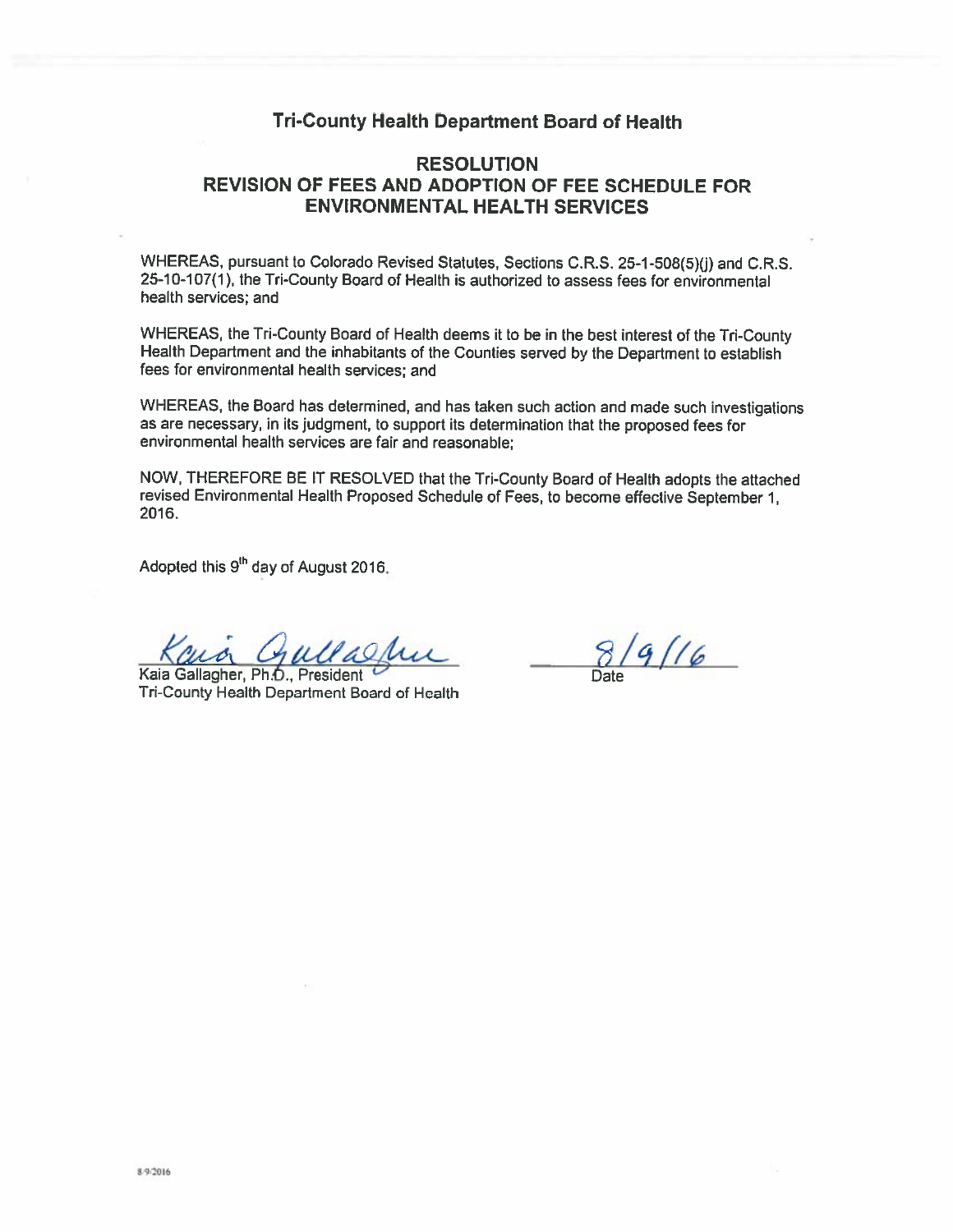

| <b>Environmental Health Fee Type</b>                                                     | <b>Current</b><br>Fee                | <b>Unit of Activity</b> | <b>Calculated</b><br>Fee | Proposed<br>Fee                             | <b>Authority</b> | Last<br><b>Updated</b> | Set By                            |
|------------------------------------------------------------------------------------------|--------------------------------------|-------------------------|--------------------------|---------------------------------------------|------------------|------------------------|-----------------------------------|
| Body Art - Onsite Inspection                                                             | \$260.00                             | Annual                  | \$269.62                 | \$270.00                                    | 25-1-508         | 8/11/2015              | <b>TCHD BOH</b>                   |
| Body Art - Temporary Event Inspection (per inspector)                                    | \$55.00                              | Per Hour                | \$57.96                  | \$55.00                                     | 25-1-508         | 8/11/2015              | <b>TCHD BOH</b>                   |
| Child Care - Biennial Onsite Inspection                                                  | \$120.00                             | Annual                  | N/A                      | \$155.00                                    | 25-1-508         | 8/11/2015              | <b>TCHD BOH</b>                   |
| Child Care - Onsite Inspection, No immunization Review                                   | \$120.00                             | Annual                  | \$155.47                 | \$155.00                                    | 25-1-508         | 8/11/2015              | TCHD BOH                          |
| Child Care - Onsite Inspection, Immunization Review, Lic. for 5-20 Children              | \$170.00                             | Annual                  | \$175.47                 | \$175.00                                    | 25-1-508         | 8/11/2015              | <b>TCHD BOH</b>                   |
| Child Care - Onsite Inspection, Immunization Review, Lic. for 21-50 Children             | \$185.00                             | Annual                  | \$194.91                 | \$195.00                                    | 25-1-508         | 8/11/2015              | <b>TCHD BOH</b>                   |
| Child Care - Onsite Inspection, Immunization Review, Lic. for 51-100 Children            | \$250.00                             | Annual                  | \$234.35                 | \$235.00                                    | 25-1-508         | 8/11/2015              | TCHD BOH                          |
| Child Care - Onsite Inspection, Immunization Review, Lic. for 101-150 Children           | \$315.00                             | Annual                  | \$253.79                 | \$255.00                                    | 25-1-508         | 8/11/2015              | TCHD BOH                          |
| Child Care - Onsite Inspection, Immunization Review, Lic. for 151-250 Children           | \$430.00                             | Annual                  | \$293.23                 | \$295.00                                    | 25-1-508         | 8/11/2015              | <b>TCHD BOH</b>                   |
| Child Care - Onsite Inspection, Immunization Review, Lic. for 251+ Children              | \$555.00                             | Annual                  | \$293.23                 | \$295.00                                    | 25-1-508         | 8/11/2015              | <b>TCHD BOH</b>                   |
| Industrial Hygiene - General Consultation / County Agencies                              | \$75.00                              | Per Hour                | \$69.59                  | \$70.00                                     | 25-1-508         | 8/11/2015              | TCHD BOH                          |
| Industrial Hygiene - Mold Complaints                                                     | \$75.00                              | Per Hour                | \$69.59                  | \$70.00                                     | 25-1-508         | 8/11/2015              | TCHD BOH                          |
| Industrial Hygiene - Other Government Agencies                                           | \$120.00                             | Per Hour                | \$109.59                 | \$110.00                                    | 25-1-508         | 8/11/2015              | TCHD BOH                          |
| Industrial Hygiene - Private Sector                                                      | \$140.00                             | Per Hour                | \$129.59                 | \$130.00                                    | 25-1-508         | 8/11/2015              | <b>TCHD BOH</b>                   |
| Industrial Hygiene - Private Sector / Mutual Aid / Non-Emergency<br>(Outside Tri-County) | \$170.00                             | Per Hour                | \$154.59                 | \$155.00                                    | 25-1-508         | 8/11/2015              | TCHD BOH                          |
| Land Use Plan Review - Level One                                                         | \$55.00                              | Per Plan Review         | \$45.62                  | \$55.00                                     | 25-1-508         | 8/11/2015              | <b>TCHD BOH</b>                   |
| Land Use Plan Review - Level Two                                                         | \$110.00                             | Per Plan Review         | \$91.24                  | \$110.00                                    | 25-1-508         | 8/11/2015              | TCHD BOH                          |
| Land Use Plan Review - Level Three                                                       | \$245.00                             | Per Plan Review         | \$203.23                 | \$245.00                                    | 25-1-508         | 8/11/2015              | <b>TCHD BOH</b>                   |
| Land Use Plan Review - Level Four                                                        | \$600.00                             | Per Plan Review         | \$497.70                 | \$600.00                                    | 25-1-508         | 8/11/2015              | TCHD BOH                          |
| Methamphetamine - Inspection                                                             | \$565.00                             | Per Case                | \$489.59                 | \$490.00                                    | 25-1-508         | 8/11/2015              | TCHD BOH                          |
| Methamphetamine - Fed-Ex Shipping                                                        | Varies - Pass<br><b>Through Cost</b> | Per Shipment            | <b>NA</b>                | <b>Varies - Pass</b><br><b>Through Cost</b> | 25-1-508         | 8/11/2015              | Fed Ex                            |
| Methamphetamine - Laboratory Analysis                                                    | Actual - Pass<br><b>Through Cost</b> | Per Sample              | <b>NA</b>                | <b>Actual - Pass</b><br><b>Through Cost</b> | 25-1-508         | 8/11/2015              | State and<br>Private Laboratories |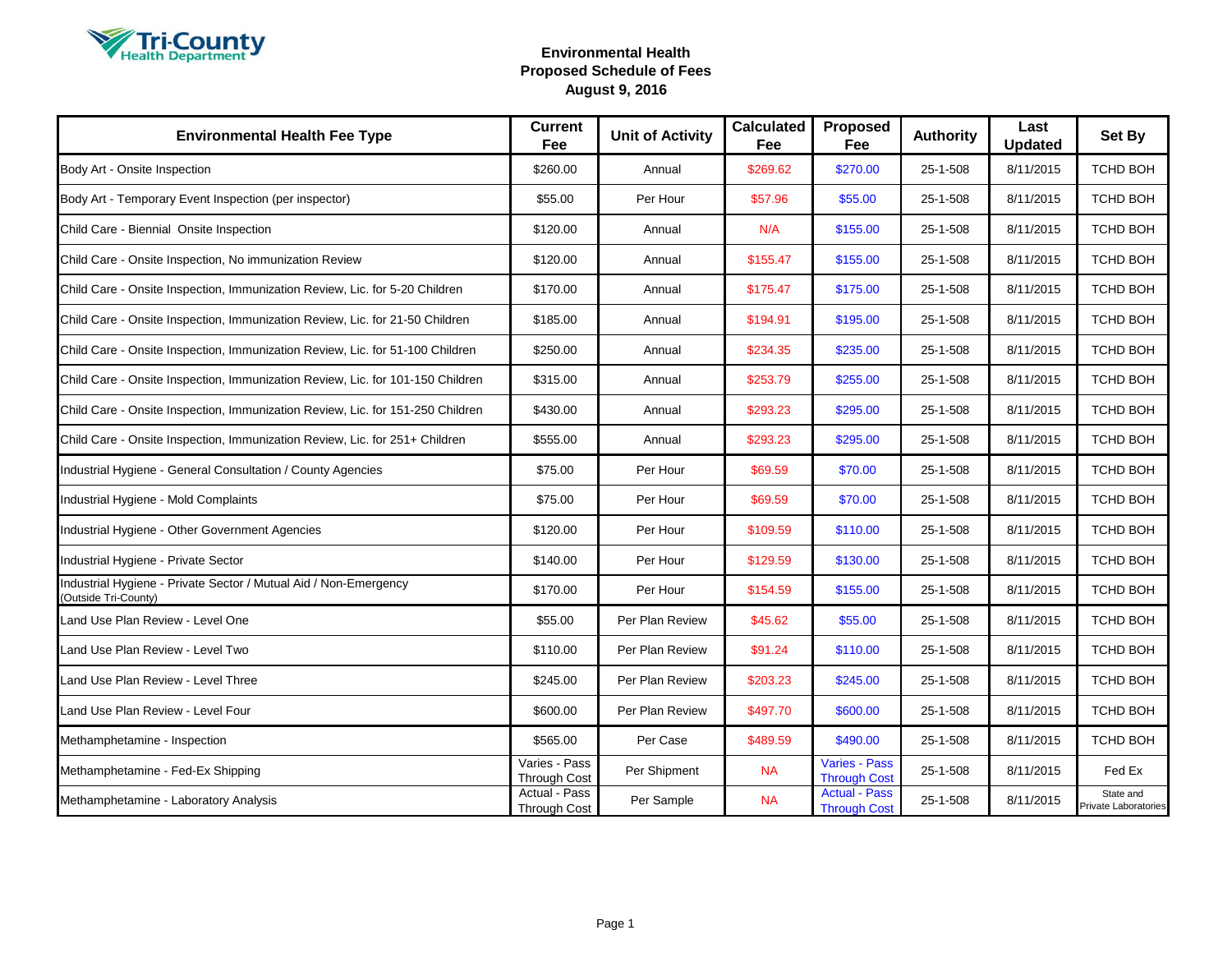

| <b>Environmental Health Fee Type</b>                                      | <b>Current</b><br>Fee                | <b>Unit of Activity</b> | <b>Calculated</b><br>Fee | <b>Proposed</b><br>Fee                      | <b>Authority</b> | Last<br><b>Updated</b> | Set By                                                      |
|---------------------------------------------------------------------------|--------------------------------------|-------------------------|--------------------------|---------------------------------------------|------------------|------------------------|-------------------------------------------------------------|
| Copy Fees: 8.5" by 11" (First 10 Pages Free)                              | \$0.25                               | Per Page                | <b>NA</b>                | \$0.25                                      | 24-72-205        | 2/2/1989               | CO Legislature<br>Custodian of Doc.<br>up to \$1.25 per Pg. |
| Copy Fees: 11" by 17"                                                     | \$0.25                               | Per Page                | <b>NA</b>                | \$0.25                                      | 24-72-205        | 2/2/1989               | CO Legislature<br>Custodian of Doc.<br>up to \$1.25 per Pg. |
| Copy Fees: Greater than 11" by 17"                                        | Not to exceed<br>actual cost         | Per Page                | <b>NA</b>                | Not to exceed<br>actual cost                | 24-72-205        | 2/2/1989               | CO Legislature<br>Custodian of Doc.<br>up to \$1.25 per Pg. |
| Environmental Assessment File Review (minimum one hour)                   | \$55.00                              | Per Hour                | \$57.93                  | \$55.00                                     | 25-1-508         | 8/11/2015              | TCHD BOH                                                    |
| Environmental Health Consulting - All Programs Except Industrial Hygiene  | \$55.00                              | Per Hour                | \$57.93                  | \$55.00                                     | 25-1-508         | 8/11/2015              | TCHD BOH                                                    |
| Laboratory Analysis (samples sent to an external laboratory)              | Varies - Pass<br><b>Through Cost</b> | Per Invoice             | <b>NA</b>                | <b>Varies - Pass</b><br><b>Through Cost</b> | 25-1-508         | 8/11/2015              | State and<br>Private Laboratories                           |
| Plan Review Application - All Other Facility Types                        | \$110.00                             | Per Plan Review         | \$115.86                 | \$110.00                                    | 25-1-508         | 8/11/2015              | TCHD BOH                                                    |
| Site Assessment / Change of Owner - All Other Programs (Except Food)      | \$55.00                              | Per Hour                | \$57.93                  | \$55.00                                     | 25-1-508         | 8/11/2015              | TCHD BOH                                                    |
| Training Provided - All Other Programs (Except Food)                      | \$55.00                              | Per Hour                | \$57.93                  | \$55.00                                     | 25-1-508         | 8/11/2015              | <b>TCHD BOH</b>                                             |
| Retail Food - No fee License (K-12 schools, non-profit)                   | \$0.00                               | Annual                  | <b>NA</b>                | \$0.00                                      | 25-4-1607        | 7/1/2009               | <b>CO Legislature</b>                                       |
| Retail Food - License, Limited Food Service (convenience, other)          | N/A                                  | Annual                  | <b>NA</b>                | \$235.00                                    | 25-4-1607        | 7/1/2009               | CO Legislature                                              |
| Retail Food - License, Restaurant, Seating 0-100*                         | \$255.00                             | Annual                  | <b>NA</b>                | \$330.00                                    | 25-4-1607        | 7/1/2009               | CO Legislature                                              |
| Retail Food - License, Restaurant, Seating 101-200*                       | \$285.00                             | Annual                  | <b>NA</b>                | \$370.00                                    | 25-4-1607        | 7/1/2009               | CO Legislature                                              |
| Retail Food - License, Restaurant, Seating >200*                          | \$310.00                             | Annual                  | <b>NA</b>                | \$405.00                                    | 25-4-1607        | 7/1/2009               | CO Legislature                                              |
| Retail Food - License, Grocery Store (0-15,000 sq.ft.)*                   | N/A                                  | Annual                  | <b>NA</b>                | \$170.00                                    | 25-4-1607        | 7/1/2009               | CO Legislature                                              |
| Retail Food - License, Grocery Store (>15,000 sq.ft.)*                    | N/A                                  | Annual                  | <b>NA</b>                | \$305.00                                    | 25-4-1607        | 7/1/2009               | CO Legislature                                              |
| Retail Food - License, Grocery Store w/ deli (0-15,000 sq.ft.)*           | N/A                                  | Annual                  | <b>NA</b>                | \$325.00                                    | 25-4-1607        | 7/1/2009               | CO Legislature                                              |
| Retail Food - License, Grocery Store (>15,000 sq.ft.)*                    | N/A                                  | Annual                  | <b>NA</b>                | \$620.00                                    | 25-4-1607        | 7/1/2009               | CO Legislature                                              |
| Retail Food - License, Mobile Unit (prepackaged, non-PHF)*                | \$115.00                             | Annual                  | <b>NA</b>                | \$235.00                                    | 25-4-1607        | 7/1/2009               | CO Legislature                                              |
| Retail Food - License, Mobile Unit (full food service)*                   | \$255.00                             | Annual                  | <b>NA</b>                | \$330.00                                    | 25-4-1607        | 7/1/2009               | CO Legislature                                              |
| Retail Food - License, Oil and Gas Temporary*                             | N/A                                  | Annual                  | <b>NA</b>                | \$740.00                                    | 25-4-1607        | 7/1/2009               | CO Legislature                                              |
| Retail Food - Special Events, Single Events ≤ 5 days (fee is per event)*  | \$255.00                             | Per event               | <b>NA</b>                | <b>TBD</b>                                  | 25-4-1607        | 7/1/2009               | TCHD BOH                                                    |
| Retail Food - Special Events, Multiple Events (fee is per calendar year)* | \$255.00                             | Annual                  | <b>NA</b>                | <b>TBD</b>                                  | 25-4-1607        | 7/1/2009               | <b>TCHD BOH</b>                                             |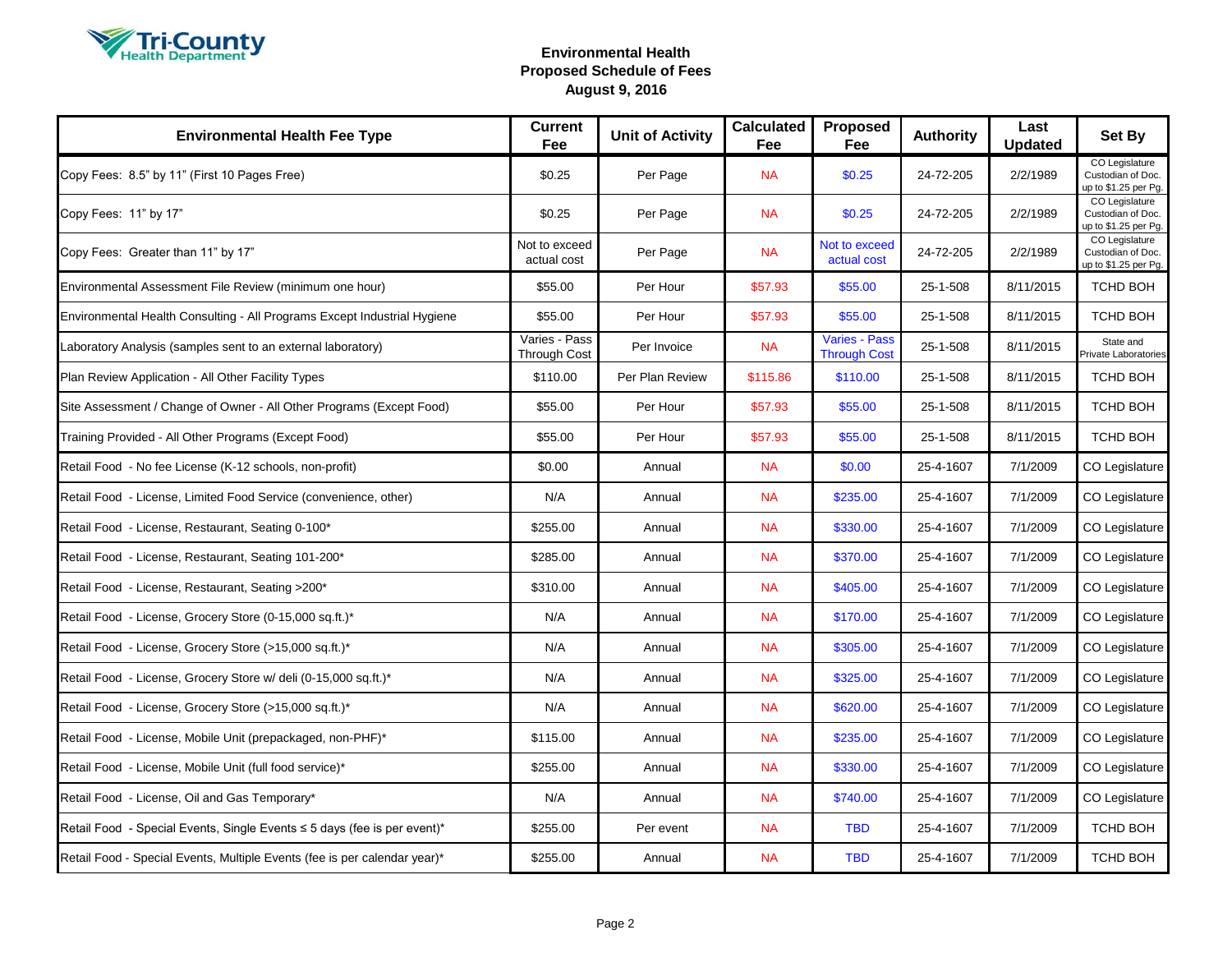

| <b>Environmental Health Fee Type</b>                                          | <b>Current</b><br>Fee | <b>Unit of Activity</b> | <b>Calculated</b><br>Fee | Proposed<br>Fee     | <b>Authority</b> | Last<br><b>Updated</b> | Set By          |
|-------------------------------------------------------------------------------|-----------------------|-------------------------|--------------------------|---------------------|------------------|------------------------|-----------------|
| Retail Food - Special Event Plan Review Application (2-15 vendors)            | \$100.00              | Per Event               | <b>NA</b>                | \$100.00            | 25-4-1607        | 7/1/2009               | TCHD BOH        |
| Retail Food- Special Even Plan Review Application (16 + vendors)              | \$100.00              | Per Event               | <b>NA</b>                | \$200.00            | 25-4-1607        | 7/1/2009               | TCHD BOH        |
| Retail Food - Special Event Plan Review Late Fee                              | \$50.00               | Per Late Application    | <b>NA</b>                | \$50.00             | 25-1-508         | 8/11/2015              | TCHD BOH        |
| Retail Food - Special Event Inspection (per inspector)                        | \$55.00               | Per Hour                | \$57.93                  | \$55.00             | 25-1-508         | 8/11/2015              | <b>TCHD BOH</b> |
| Retail Food - Change of Ownership or Site Evaluation (Initial Inspection)     | \$75.00               | Per Inspection          | <b>NA</b>                | \$75.00             | 25-4-1607        | 7/1/2009               | CO Legislature  |
| Retail Food - Change of Ownership or Site Evaluation (Additional Inspections) | \$55.00               | Per Hour                | \$57.93                  | \$55.00             | 25-4-1607        | 7/1/2009               | CO Legislature  |
| Retail Food - Plan Review Application                                         | \$100.00              | Per Plan Review         | <b>NA</b>                | \$100.00            | 25-4-1607        | 7/1/2009               | CO Legislature  |
| Retail Food - Plan Review and Pre-opening Inspection (Not to exceed \$580.00) | \$55.00               | Per Hour                | \$57.93                  | \$55.00             | 25-4-1607        | 7/1/2009               | CO Legislature  |
| Retail Food - Equipment Review Application                                    | \$100.00              | Per Plan Review         | <b>NA</b>                | \$100.00            | 25-4-1607        | 7/1/2009               | CO Legislature  |
| Retail Food - Equipment Review (Not to exceed \$500.00)                       | \$55.00               | Per Hour                | \$57.93                  | \$55.00             | 25-4-1607        | 7/1/2009               | CO Legislature  |
| Retail Food - HACCP Plan, Written (Not to exceed \$100.00)                    | \$55.00               | Per Hour                | \$57.93                  | \$55.00             | 25-4-1607        | 7/1/2009               | CO Legislature  |
| Retail Food - HACCP Plan, On-site Evaluation (Not to exceed \$400.00)         | \$55.00               | Per Hour                | \$57.93                  | \$55.00             | 25-4-1607        | 7/1/2009               | CO Legislature  |
| Retail Food - Penalty Assessment, Late License Renewal                        | \$250 to<br>\$1,000   | Per Assessment          | <b>NA</b>                | \$250 to<br>\$1,000 | 25-4-1610        | 7/1/2009               | CO Legislature  |
| Retail Food - Penalty Assessment, Enforcement                                 | \$250 to<br>\$1,000   | Per Assessment          | <b>NA</b>                | \$250 to<br>\$1,000 | 25-4-1611        | 7/1/2009               | CO Legislature  |
| Retail Food - Education, 2 Hour In-Service Training                           | \$110.00              | Per Training            | \$115.86                 | \$110.00            | 25-1-508         | 8/11/2015              | TCHD BOH        |
| Pool / Spa / Spray Pool - Onsite Inspection (per filtration system)           | \$185.00              | Annual                  | \$199.59                 | \$200.00            | 25-1-508         | 8/11/2015              | TCHD BOH        |
| On-Site Waste Water - New Permit                                              | $$975 + $23**$        | Per Annual Permit       | \$1,108.40               | $$1000 + $23$ **    | 25-10-107        | 8/11/2015              | TCHD BOH        |
| On-Site Waste Water - Major Repair or Expansion Permit                        | $$600 + $23**$        | Per Annual Permit       | \$682.09                 | $$650 + $23**$      | 25-10-107        | 8/11/2015              | TCHD BOH        |
| On-Site Waste Water - Minor Repair                                            | $$295 + $23**$        | Per Annual Permit       | \$335.36                 | $$350 + $23**$      | 25-10-107        | 8/11/2015              | TCHD BOH        |
| On-Site Waste Water - Use Permit Application Fee                              | \$80.00               | Per Property Transfer   | \$94.59                  | \$95.00             | 25-10-107        | 8/11/2015              | TCHD BOH        |
| On-Site Waste Water - Variance Request (New/Repair Permit)                    | \$70.00               | Hourly                  | \$66.26                  | \$65.00             | 25-10-107        | 8/11/2015              | TCHD BOH        |
| On-Site Waste Water - New/Repair Permit Renewal                               | \$50.00               | Per Permit              | <b>NA</b>                | \$50.00             | 25-10-107        | 8/11/2015              | <b>TCHD BOH</b> |
| On-Site Waste Water - Re-Inspection                                           | \$110.00              | Per Inspection          | \$115.86                 | \$110.00            | 25-10-107        | 8/11/2015              | TCHD BOH        |